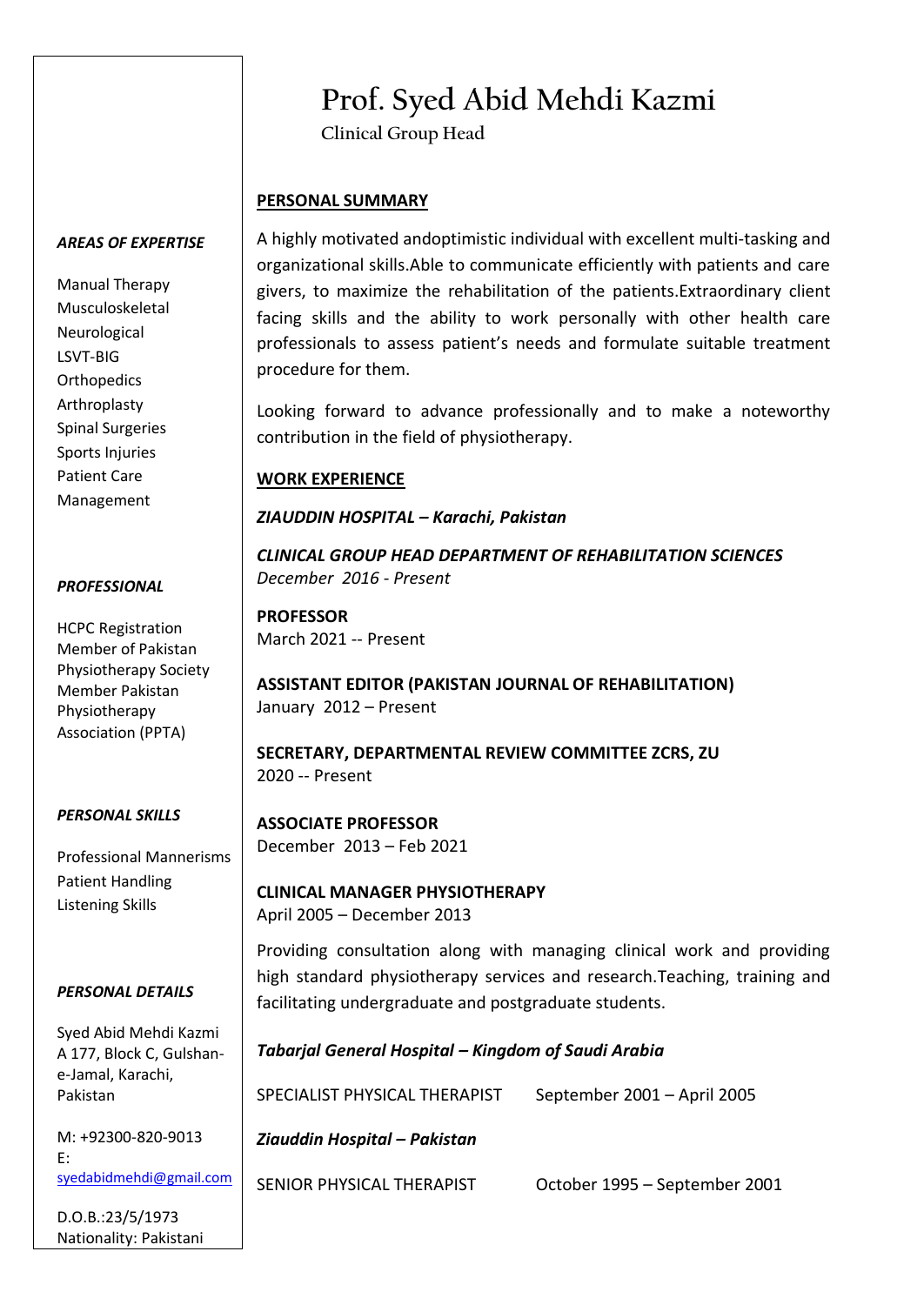## *Clinical Duties:*

• Worked in Ziauddin Rehabilitation center this center concerned in rehabilitating cases suffer from neurological disorders. This is an early intervention center for rehabilitation handicapped adults, children and high-risk infants.

• Solid understanding of genetic neurological and orthopedic disorders and related motor skills problems in affected children

- Assessed & treated adults as well as pediatric Neuro-disabilities like cerebral palsy, stroke and movement disorders.
- Successfully treated a wide range of spinal conditions, degenerative joint conditions, postsurgical cases, sports injury.
- Evaluated and implemented of Cardiac rehabilitation to post-surgery cardiac patients as wells as post-MI patients.

# *Admin Duties:*

- Assessment, development and implementation of treatment plans including therapeutic exercise, manipulations and the use of electro-therapeutic and other mechanical equipment.
- Supervising and training of undergraduate, graduate students and recently qualified physiotherapists.
- Keeping up to date with new techniques and technologies available for treating patients.
- Liaising with other healthcare personnel to supply and receive relevant information about the background and progress of patients, as well as referring patients who require other specific medical attention.
- Clinical administration, management and audit.
- Developing and implementing standards and policies.

## **ACADEMIC QUALIFICATIONS**

## *Certified in online LSVT-BIG ® Training and Certification Workshop -October 2016*

| <b>PhD in Physical Therapy</b><br>Ziauddin University | 2020 |
|-------------------------------------------------------|------|
| <b>Doctor of Physical Therapy (D-DPT)</b>             |      |
| University of Karachi                                 | 2013 |
| <b>Master of Physical Therapy (MPT)</b>               |      |
| Ziauddin University                                   | 2002 |
| <b>Additional Certificate Course (Physiotherapy)</b>  |      |
| University of Karachi                                 | 2001 |
| <b>Bachelor of Science - Physical Therapy (BScPT)</b> |      |
| University of Karachi                                 | 1995 |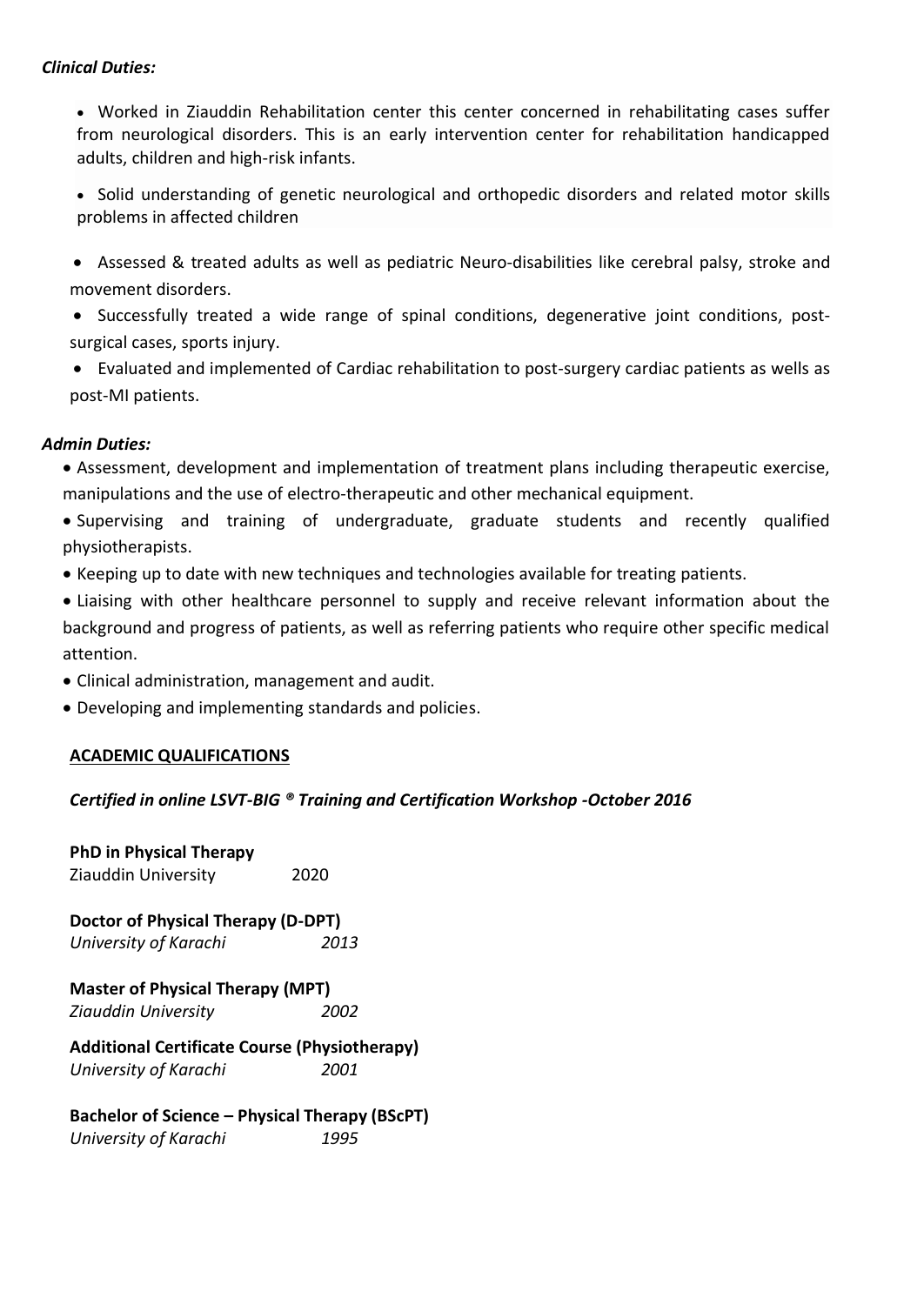# **PUBLICATIONS/PATENT**

- 1. The relationship among teenage psychiatric disorder and mental wellness as indication of general happiness in old age published in Turkish journal of physiotherapy and rehabilitation Feb 2022; 32 (3): 46032-36.
- 2. Impact of Resistance Training on FEV1 and Functional Exercise Capacity among COPD Patients: A Meta-analysis published in Journal of the College of Physicians and Surgeons Pakistan 2022, Vol. 32(01): 68-74
- 3. Current Approaches to Improve Balance in Down Syndrome Population-A Systematic Review published in journal of intellectual disability diagnosis and treatment, 30 Apr 2021.
- 4. Determining the likelihood of self designed questionnaire in diagnosis of lateral epicondylitis among recreational athletes published in international journal of scientific and engineering research. 2020
- 5. Effects of School based fitness training on body index of childhood obesity published in international journal of scientific & technology research (IJSTR) Dec 2020.
- 6. Effects and prevalence of shoulder pain among patients of Spinal cord injury. Published in European International Journal of Science and Technology, 9(10), 94-100. Oct 2020.
- 7. Physical therapist approach towards the management of low back pain among post partum females: A perception-based Questionnaire of Current Clinical Practice. International Journal of Scientific & Engineering Research Volume 11, Issue 10, October-2020.
- 8. Efficacy of subcutenous stimulation in individuals with grade 1 obesity. International Journal of Scientific & Engineering Research Volume 11, Issue 10, October-2020.
- 9. Impact of trunk rotation exercises on balance, cognition & physical performance in grade 3 Parkinson's patient. INDO AMERICAN JOURNAL OF PHARMACEUTICAL SCIENCES IAJPS 2020, 07 (10), 890-897.
- 10. Efficacy of manual therapy on size of cyst among unmarried females suffering from polycystic ovary syndrome. INDO AMERICAN JOURNAL OF PHARMACEUTICAL SCIENCES IAJPS 2020, 07 (10), 882-889.
- 11. Effect of Aquatic exercises on balance and quality of life among cerebral palsy published in international journal of scientific & engineering research volume 11, issue 10, Oct 2020.
- 12. Determination of the factors influencing the outcome of hospitalization in patients suffering from liver cirrhosis. INDO AMERICAN JOURNAL OF PHARMACEUTICAL SCIENCES IAJPS 2020, 07 (11), 42-46.
- 13. Visceral manipulation as a management option for low back pain, A randomized control trial. International journal of scientific & engineering research (IJSER). 06 Dec 2019.
- 14. Ultrasound Imaging as A Feedback Tool to Measure the Efficacy of Core Stability Exercises Vs Spinal Mobilization Technique in Patients with Low Back Pain. A Randomized Clinical Trial., Indo Am. J. P. Sci, 2019; 06(01).
- 15. Assessment of Lumber Multifidus and Transverse Abdominis Muscle Thickness or Cross-Sectional by Rehabilitative Ultrasound Imaging-A Meta-Analysis., Indo Am. J. P. Sci, 2019; 06(01).
- 16. Pre and post operative physiotherapy for patients after open-heart surgery. European International Journal of Science and Technology Vol. 6 No. 2 March 2017.
- 17. Special report- significance of trans-theoretical model. (PJR) Pakistan journal of rehabilitation 2016 volume 5 (issue 1).
- 18. The use of visceral mobilization therapy to relieve low back pain. (PJR) Pakistan Journal of Rehabilitation 2016 volume 5 (issue 2).
- 19. *Effects of Mobilization in Sub-acute and Chronic Frozen Shoulder Management.* European International Journal of Science and Technology (EIJST) – 2015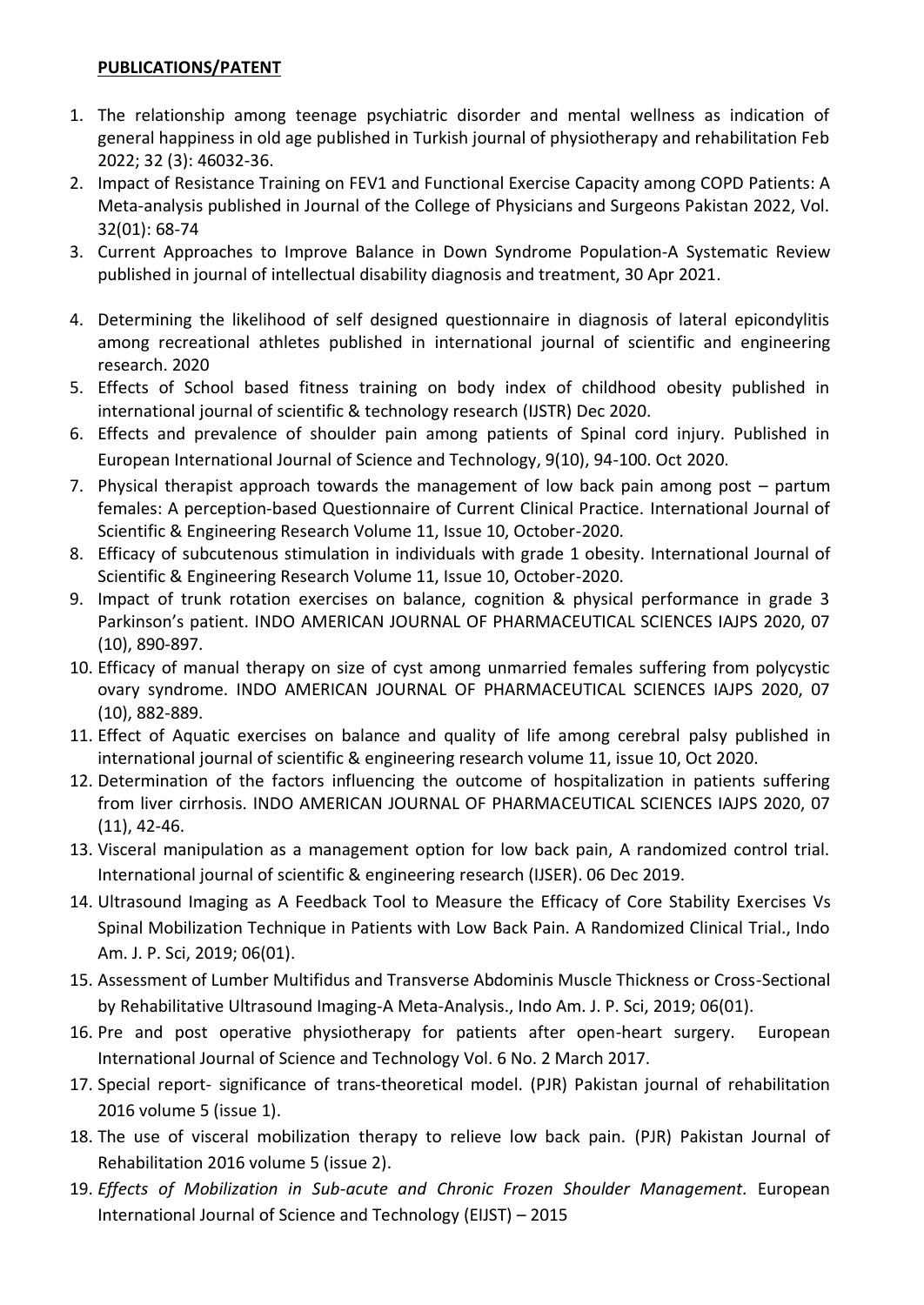- 20. *Evaluate the effects of combination treatment of ultrasound and cold pack compared with exercise protocol in the treatment of knee osteoarthritis.*`European International Journal of Science and Technology (EIJST) – 2015
- 21. *Incidence of sacroiliitis in females presenting with low back pain.*European International Journal of Science and Technology (EIJST) – 2015.
- 22. *Effect of Manual Lymphatic Drainage And Exercises In Post-Mastectomy Patients* Pakistan Journal of Rehabilitation (PJR) – 2014.
- 23. Effectiveness of stretching exercises in comparison to kinesio taping for the cure of plantar fasciitis pain. (PJR) Pakistan Journal of Rehabilitation 2014 volume 3 (issue 2).
- 24. Relationship of fibromyalgia in housewife and working females of Karachi. JPMA.2014; 64(5): pg 33.
- *25. Comparative Study on the Efficacy of Maitland Technique (Grade IV) and Mulligan Technique, in the Treatment of Frozen Shoulder.* Pakistan Journal of Rehabilitation (PJR) – 2013.
- *26. Editorial - Weight of Knowledge – A Concern for the Adolescent*Pakistan Journal of Rehabilitation  $(PJR) - 2013.$
- *27. Effects of low frequency Ultrasound compared to high frequency Ultrasound in knee osteoarthritis.* Pakistan Journal of Rehabilitation (PJR) – 2012
- *28. Effectiveness of Lumbar manipulation (High Velocity Low Amplitude) for the treatment of low back pain in comparison to back stretching exercises.*Pakistan Journal of Rehabilitation (PJR) – 2012.
- *29. Guidelines for the management of knee pain.*Pakistan Journal of Rehabilitation (PJR) 2012.
- *30. Immediate effects of spinal manipulation compared to Mulligan sustained natural apophyseal glide mobilization technique in cervical pain.*Pakistan Journal of Rehabilitation (PJR) – 2012.
- *31. Editorial -* Pakistan Journal of Rehabilitation (PJR) 2012.
- 32. **PATENT**: Mayo Fascial Release, SAM series: Oct 2016. Patent # 341/2016.
- 33. **PATENT:** Asim Hussain Neuroplasticity Box: 20th Feb 2018. Patent # 61/2018.

# **WORKSHOPS:**

- *Attend OMTA 3rd international orthopaedic manual therapy congress, UK – 27 June 2020*
- *Participated in Hands on Dry NeedlingWorkshop, UK – 12-15 March 2020*
- *Participated in Hands on OMTC Workshop, UK – July 2019*
- *Conducted Hands on Workshop on Manipulation (Cervical and Shoulder) 2012*
- *Participated in Annual Symposium at Liaquat National Postgraduate Medical Center 2000*
- *Participated in 6th Sports Medicine Association of Pakistan Scientific Congress – 1997*
- *Participated in Scientific session entitled "Prospects in Paraplegia" conducted at School of Physical Therapy, Liaquat National Hospital – 1996*
- *Certified in online LSVT-BIG ® Training and Certification Workshop -Octobar 2016.*
- *Certified in online LYMPHATIC DRAINAGE MASSAGE 14 CE CREDITS AWARDED ® Training and Certification –SEP 2017*
- *Conducted Hands on Workshop on Liver mobilization. Ziauddin Hospital Clifton. Feb 2018.*
- *Facilitate the CPE workshop titled "Visceral mobilization Technique- a hands on workshop. At*

*3 rd annual international conference on rehabilitation translational, clinical and research perspective. 23rd Feb 2018.*